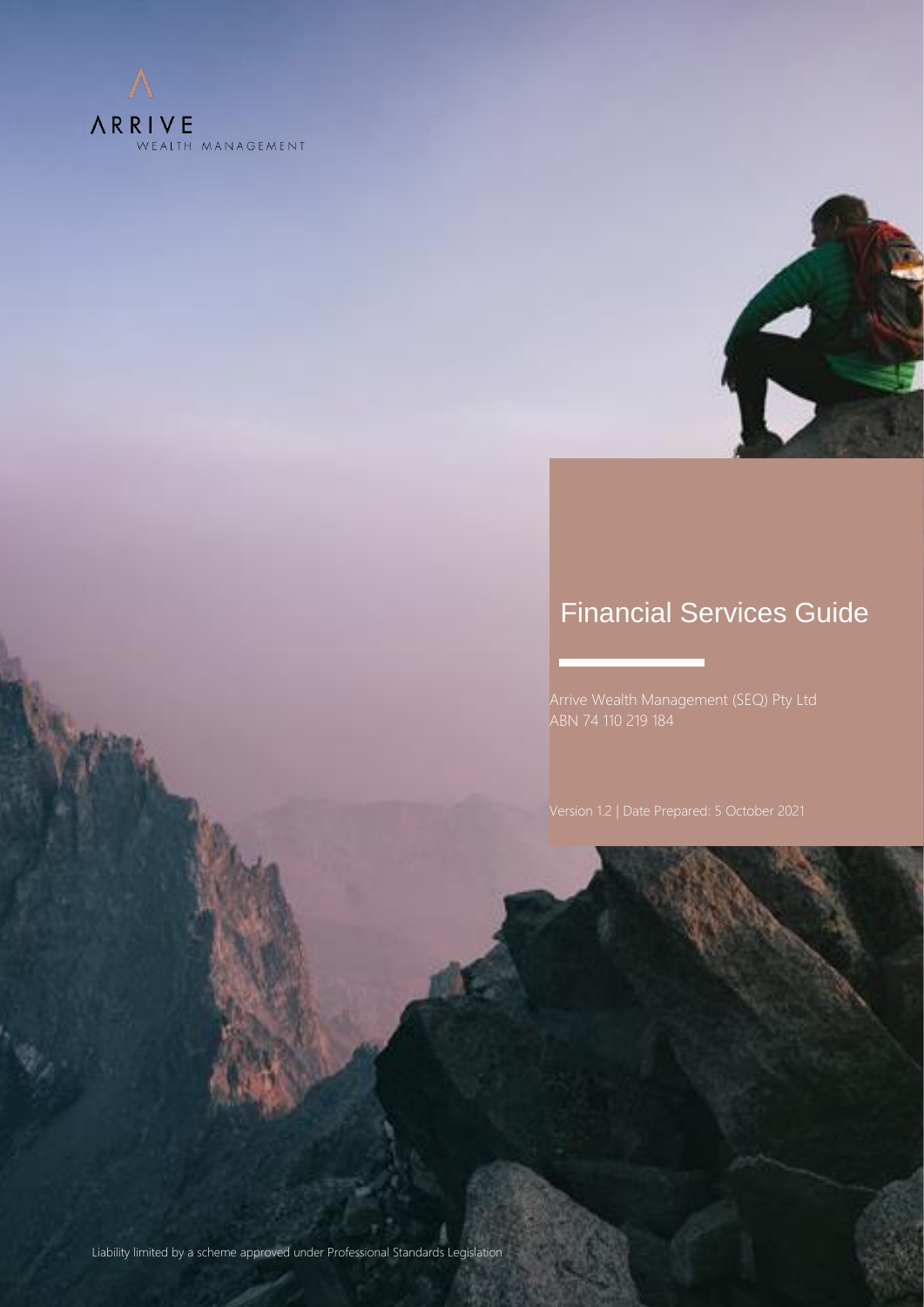# Arrive Wealth Management (SEQ) Pty Ltd Financial Services Guide

This Financial Services Guide (FSG) was prepared on 5 October 2021.

Version Number 12

# What is a Financial Services Guide?

This FSG helps you understand and decide if you wish to use the financial services we are able to offer you.

It provides you with information about the entities that may provide you with financial services:

- the licensee, Arrive Capital Pty Ltd (Arrive Capital);
- the licensee's Corporate Authorised Representative, Arrive Wealth Management (SEQ) Pty Ltd trading as Arrive Wealth Management (Arrive Wealth Management); and
- individual Authorised Representatives of the licensee.

We collectively refer to Authorised Representative(s) in this FSG as "us, our, we". We are the providing entity for the financial services that we offer to you and are the authorised representative(s) of the licensee. Arrive Wealth Management's authorised representative number is 283375.

This FSG sets out the services we provide. It tells you:

- who we are and how we can be contacted;
- who the licensee is and how it can be contacted;
- what services and products we are authorised to provide to you;
- how we (and any other relevant parties) are paid; and
- how we deal with complaints.

We may provide you with personal financial product advice (subsequently referred to as 'personal advice') that takes into account your needs, financial situation and circumstances. Where we provide you with personal advice, we will provide you with a Statement of Advice (SOA). The SOA outlines our advice and the basis on which the advice was given. It also outlines relevant information about us, and our fees and charges associated with our advice. We are only able to provide personal advice about certain financial products that we are authorised to provide advice in relation to under the licensee's Australian Financial Services Licence (AFSL).

If we provide further personal advice after providing our initial advice, we may record this in a Record of Advice (ROA), instead of an SOA. You may request a record of the further advice that is provided to you, if you have not already been provided with the ROA. You can also contact us, using the details in this FSG, within seven years from when the advice is provided to request this record.

#### **Our Lack of Independence**

Arrive Wealth Management is not able to describe itself as independent, impartial, or unbiased because we:

- (a) receive insurance commissions from various insurance providers; and
- (b) are associated with Arrive Capital, which issues the MDA service that we may recommend to our clients.

However, please note that this does not impact our ability to act in your best interests when providing advice to you.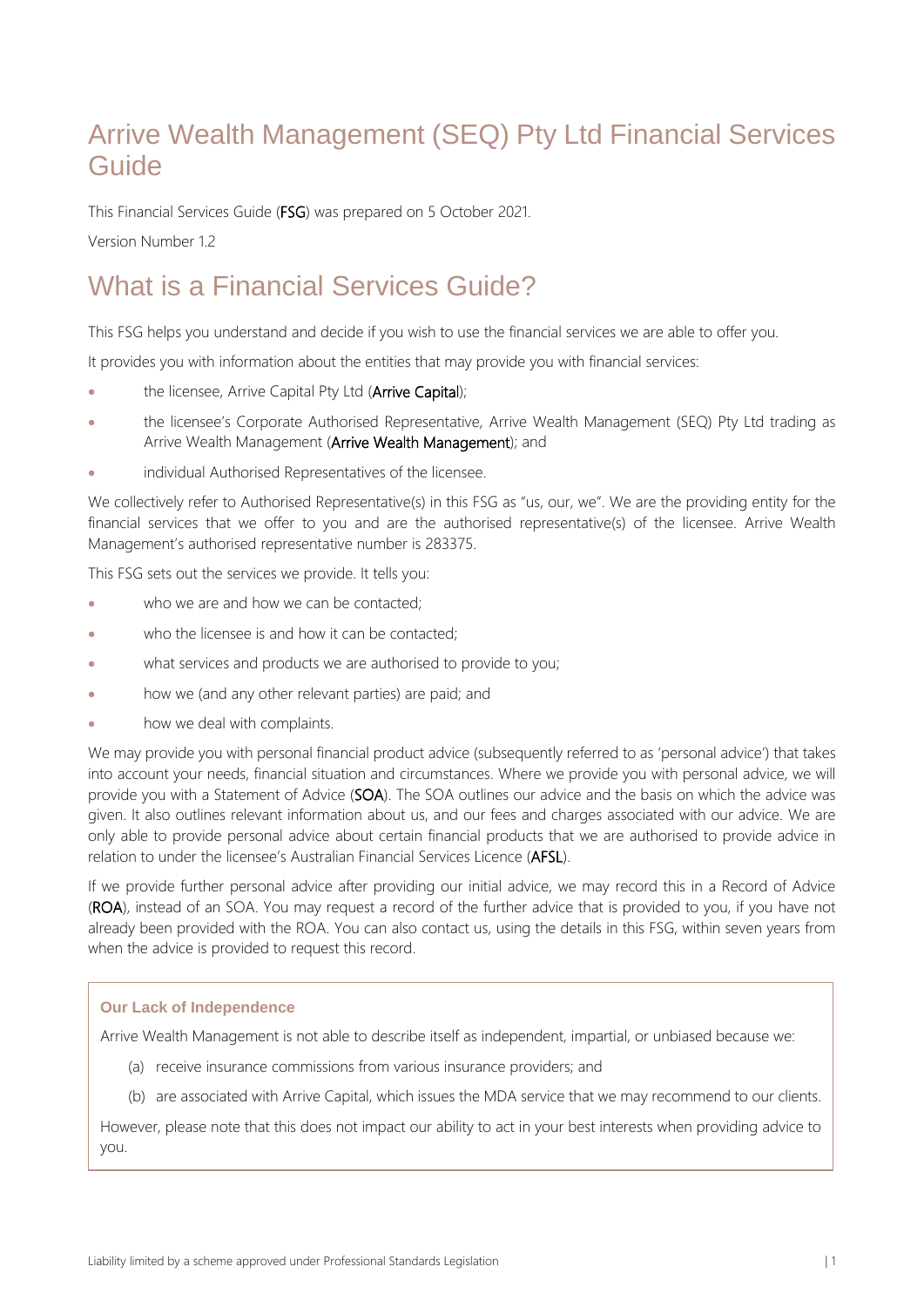Occasionally we provide general financial product advice. This is where we may express an opinion or recommendation which influences you to decide in relation to a financial product, but where we have not considered your personal objectives, financial situation or needs. If we provide you with general advice, we will provide you with a warning that the advice may not be appropriate to your needs, financial situation, or objectives. Additionally, we will provide you with an applicable Product Disclosure Statement (PDS) (if one is available) which you should read before deciding that the product is right for you.

If you decide to invest in a financial product that is recommended to you by us, you will be provided with a PDS issued by the product provider before you acquire or sign up to that particular product. The PDS contains information about the product to assist you in making an informed decision about the financial product. It will outline relevant terms, significant risks, and fees and charges associated with the product.

Please retain this FSG for your reference and any future dealings with us. We may also add documents at a later date which will also form part of this FSG, and these should be read together with the FSG. These documents will include the word 'FSG' in the heading.

### Who will be providing the financial services to you?

#### The Licensee

The Licensee is the authorising licensee for the financial services provided to you, and is responsible for those services.

The Licensee authorises, and is also responsible for, the content and distribution of this FSG.

The Licensee's contact details are as follows:

| <b>Licensee Name</b> | Arrive Capital Pty Ltd                         |  |
|----------------------|------------------------------------------------|--|
| <b>AFSL Number</b>   | 525758                                         |  |
| <b>Address</b>       | Level 28, 480 Queen Street, Brisbane, QLD 4000 |  |
| <b>Phone</b>         | 07 3001 7000                                   |  |
| Email                | admin@arrivewealthmanagement.com.au            |  |

The Licensee's Authorised Representatives who may provide services to you are listed below.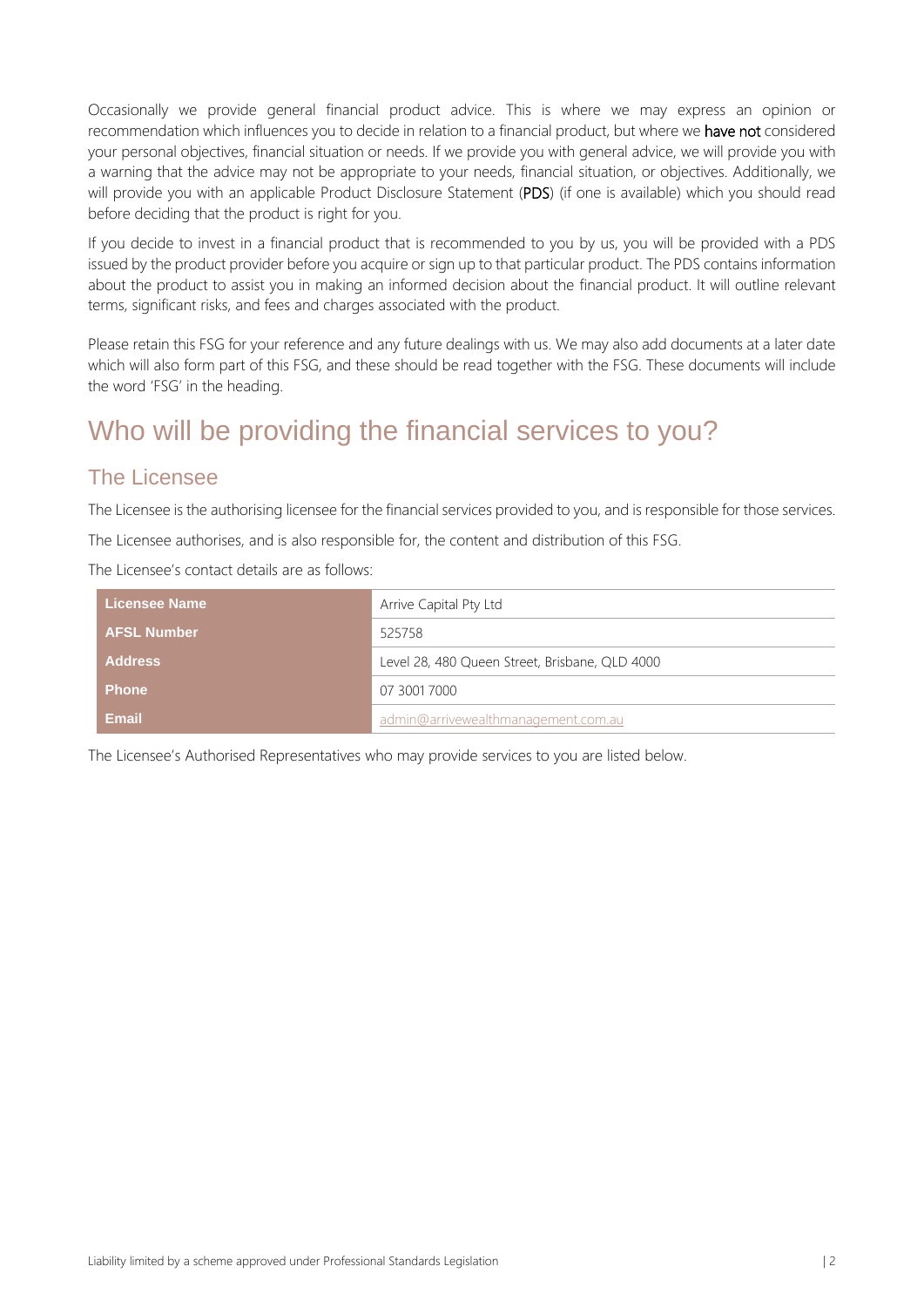#### Authorised Representative details

The Corporate Authorised Representative (CAR) is:

| <b>Name</b>                             | Arrive Wealth Management (SEQ) Pty Ltd (trading as Arrive Wealth<br>Management) |  |
|-----------------------------------------|---------------------------------------------------------------------------------|--|
| <b>Authorised Representative Number</b> | 283375                                                                          |  |
| <b>Address</b>                          | Level 28, 480 Queen Street, Brisbane, QLD 4000                                  |  |
| <b>Website</b>                          | arrivewealthmanagement.com.au                                                   |  |
| <b>Phone</b>                            | 07 3001 7000                                                                    |  |

The individual Authorised Representatives are:

| <b>Name</b>                             | John Kazakoff                               |
|-----------------------------------------|---------------------------------------------|
| <b>Authorised Representative Number</b> | 247721                                      |
| <b>Phone</b>                            | 07 3001 7000                                |
| <b>Email</b>                            | john kazakoff@arrivewealthmanagement.com.au |

| <b>Name</b>                             | Brett Roberts                               |
|-----------------------------------------|---------------------------------------------|
| <b>Authorised Representative Number</b> | 329920                                      |
| <b>Phone</b>                            | 07 3001 7000                                |
| <b>Email</b>                            | brett roberts@arrivewealthmanagement.com.au |

| <b>Name</b>                             | John Sullivan                               |
|-----------------------------------------|---------------------------------------------|
| <b>Authorised Representative Number</b> | 287768                                      |
| <b>Phone</b>                            | 07 3001 7000                                |
| <b>Email</b>                            | john sullivan@arrivewealthmanagement.com.au |

| <b>Name</b>                             | Jay Murphy                               |
|-----------------------------------------|------------------------------------------|
| <b>Authorised Representative Number</b> | 461502                                   |
| <b>Phone</b>                            | 07 3001 7000                             |
| Email                                   | jay murphy@arrivewealthmanagement.com.au |

| <b>Name</b>                             | Jill James                               |
|-----------------------------------------|------------------------------------------|
| <b>Authorised Representative Number</b> | 1269573                                  |
| <b>Phone</b>                            | 07 3001 7000                             |
| Email                                   | jill_james@arrivewealthmanagement.com.au |

The Authorised Representatives named above share the same office as Arrive Wealth Management (SEQ) Pty Ltd and Arrive Capital Pty Ltd.

You can provide instructions to us by contacting us using the contact details above.

We act on your behalf when we provide financial services to you.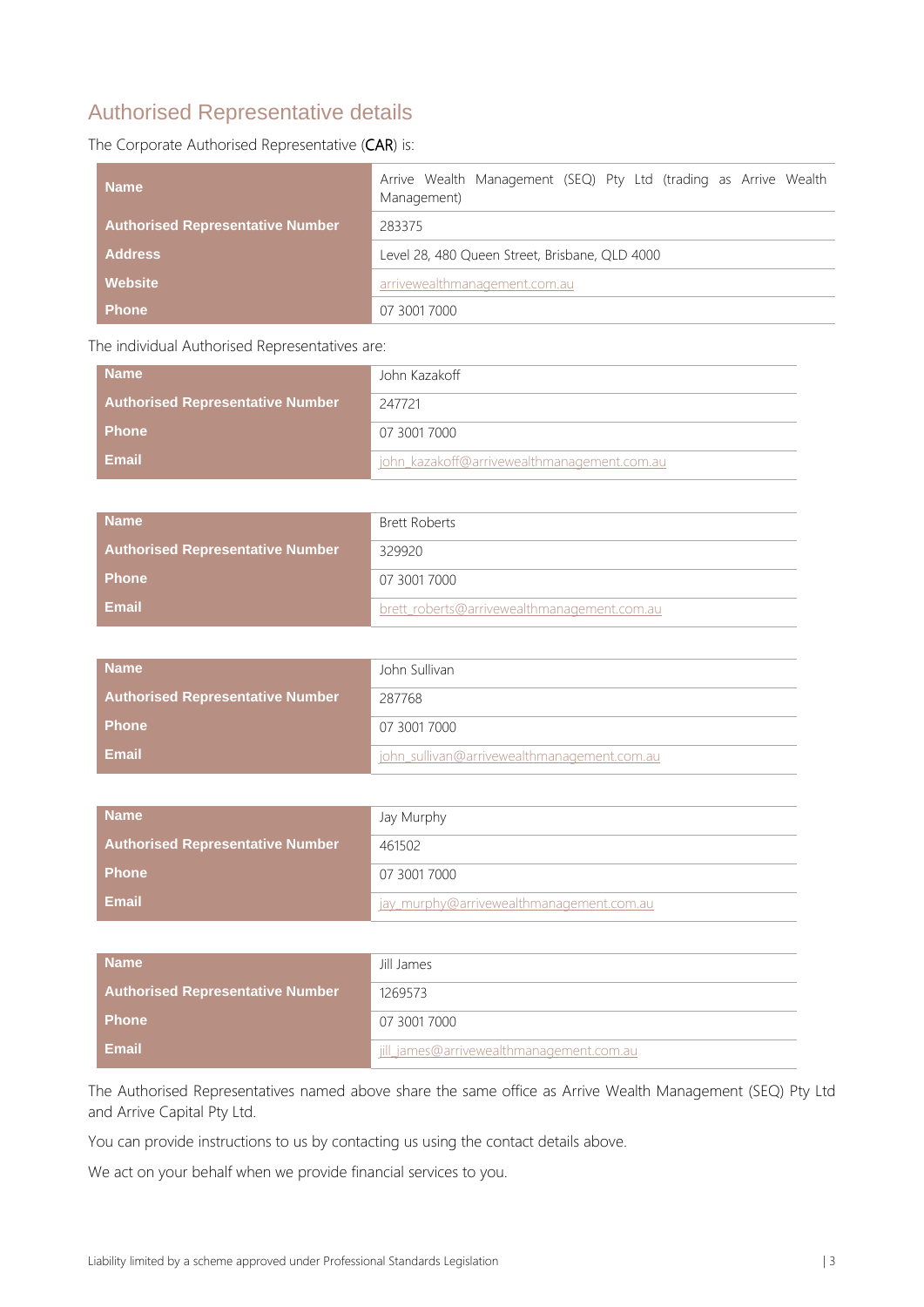#### What services and products are we authorised to provide to you?

We provide investment and financial services, including in relation to investment strategies, budget and cash flow management, debt management, salary packaging, superannuation strategies, personal insurances and retirement planning, estate planning and government benefits.

To this end, we are authorised to provide financial product advice in relation to:

- deposit and payment products;
- debentures, stocks or bonds issued or proposed to be issued by a government;
- life products, including investment life insurance products and life risk insurance products;
- interests in managed investment schemes, including investor directed portfolio services;
- MDA services;
- retirement savings accounts products;
- securities:
- standard margin lending facility; and
- superannuation.

There is an important difference between 'general advice' and 'personal advice'. If we provide you with 'general advice' it means that we have not considered any of your individual objectives, financial situation and needs. When we provide you with general financial product advice, we will also give you a general advice warning.

If we provide you with 'personal advice' we will consider your individual objectives, financial situation and needs when making our recommendation to you.

We are authorised to deal in the following financial products:

- deposit and payment products;
- debentures, stocks or bonds issued or proposed to be issued by a government;
- life products, including investment life insurance products and life risk insurance products;
- interests in managed investment schemes, including investor directed portfolio services;
- MDA services;
- retirement savings accounts products;
- securities;
- standard margin lending facility; and
- superannuation.

We are authorised to provide these services and products to both retail and wholesale clients.

We will only provide services to you with your prior, informed consent. If you do not understand any of the information in this FSG, or have any other questions relating to the terms on which we will be acting, please contact  $\overline{11}$ 

In providing our services, other financial matters may arise, however, we are not authorised to assist with any financial and product services except those explained above.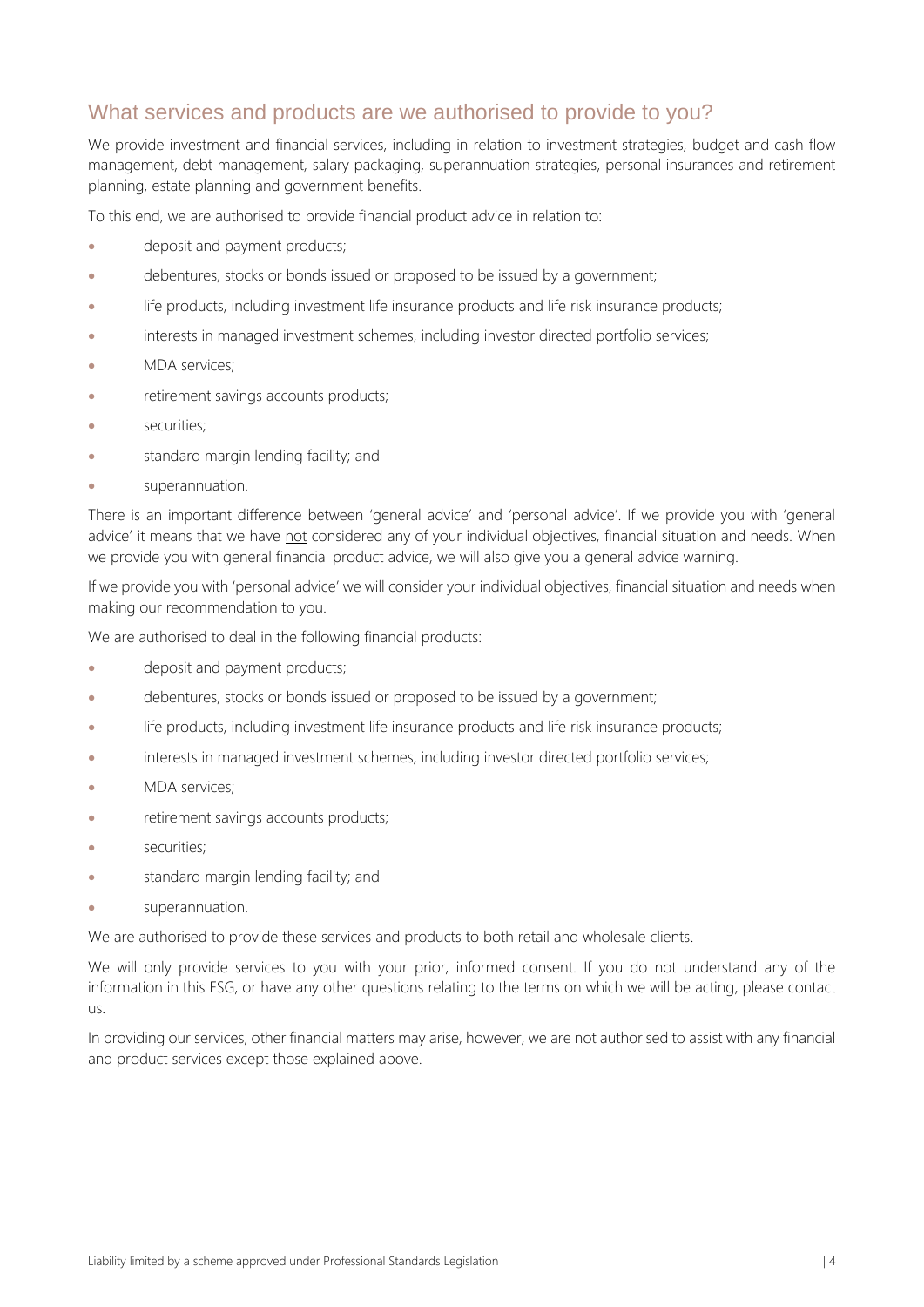# What fees and commissions are payable to us?

We receive fees in return for providing you with our services. The Licensee may also receive fees in relation to insurance products.

All fees described in this FSG include GST, if GST is applicable.

The actual fee charged to you will depend on the nature of the advice or service we provide. We will discuss and agree the actual fees with you before we proceed. The following section outlines the types of fees that may apply. Please also refer to the **Schedule of fees** section at the end of this document for further information.

The fees charged for our advice and services may be based on a combination of:

- a set dollar amount; and/or
- a percentage-based fee.

Our agreed advice and services fees may include charges for:

- initial or ad hoc advice fees;
- ongoing advice and services fees; and
- annual advice and service fees.

Please note that for services in relation to insurance, commissions may be paid by the product provider.

#### Initial or ad hoc advice fees

We may charge fees for the preparation, presentation and implementation of our advice. These fees will be based on your individual circumstances, the complexity involved in your situation, and the time it takes to prepare personal advice for you. We will discuss these fees with you and gain your agreement to the fees before we provide you with advice.

#### Ongoing advice and service fees

We may charge a fee to provide ongoing services. This fee will be agreed with you and is a set amount and/or an amount based on the funds under our advice, excluding any geared amounts, and/or the time involved in reviewing your circumstances.

#### Annual advice and service fees

We may charge a fee to provide services for a fixed 12-month period. This fee will be agreed with you and is a set amount and/or an amount based on the amount of funds under our advice. Please note that the annual advice and service fee offering is closed to new clients and existing clients on an annual advice and service fee will be transitioned to the ongoing service offering by 15 December 2021.

#### **Commissions**

If you take out a life insurance product through us, Arrive Capital may receive payments in the form of initial commissions and/or ongoing commissions from the life insurance product providers. These commissions are included in the premiums you pay for the product. They are not an additional cost to you. We may agree to rebate some or all of these.

#### **Life insurance products**

Initial and ongoing commissions from insurance providers may be received by Arrive Capital. These commissions are paid to Arrive Capital by the company that issues the product that we recommend to you, and they are included in what you pay for the product. The commissions vary and are based on the policy cost, which is the sum of the premiums you pay and may include other fees related to the product. In any event, there is a legislative cap on commission chargeable in relation to life insurance products. In the first year the commission cap is set at 66% of the policy cost (that is, upfront commission), and 22% of the policy cost after the first year (that is, trailing commission).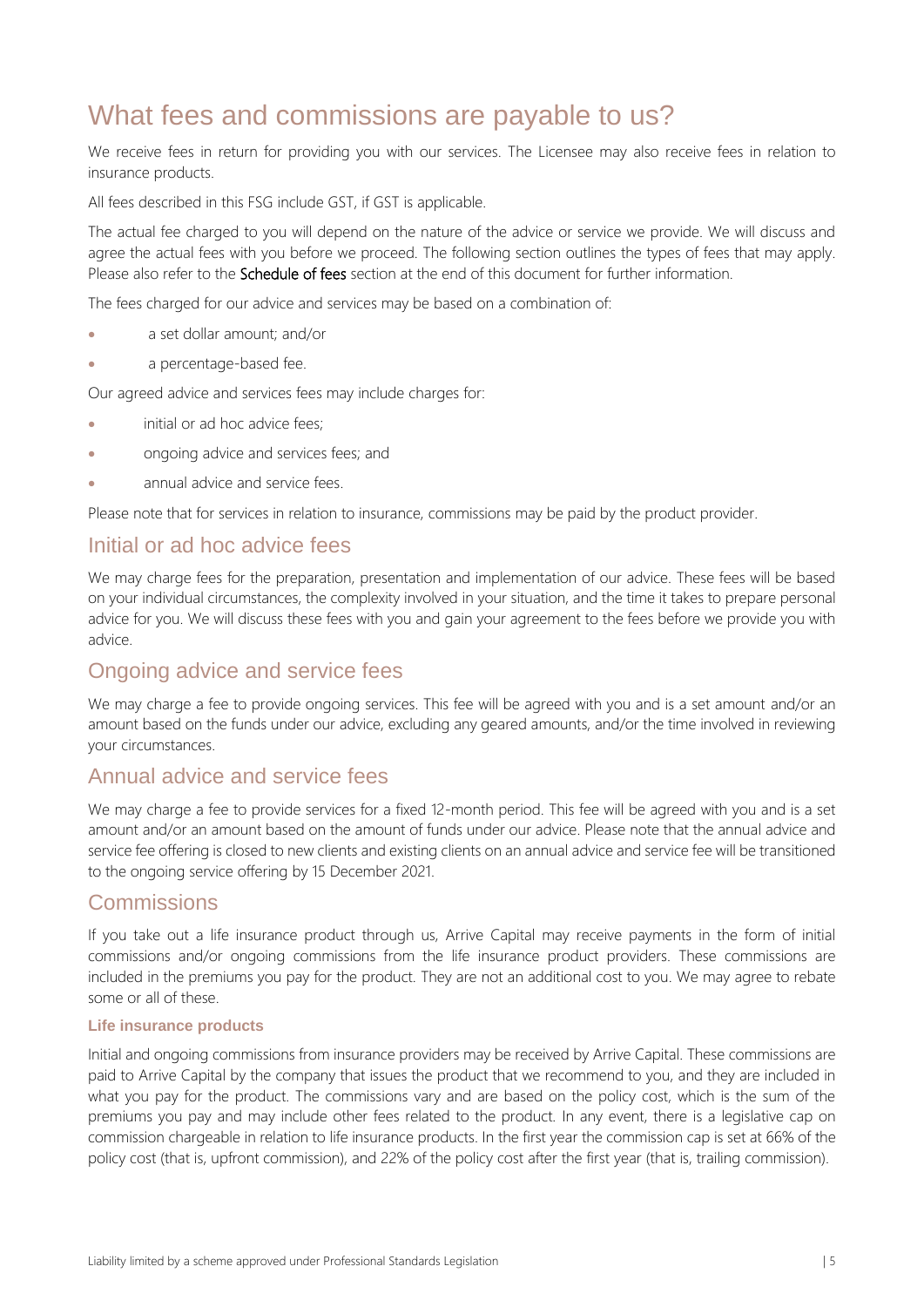The initial commission is paid in the first year by the product issuer to Arrive Capital. Ongoing commissions are payments paid by product issuers to Arrive Capital in the years after the first year. These commissions will be passed onto the CAR.

If you initiate an increase to your cover, Arrive Capital may receive an initial commission and ongoing commissions on the increase to your policy cost. The ongoing commission on a client-initiated increase is only paid in respect of the period that starts from the first anniversary of the increase.

You will find details of how your insurance policy cost is calculated in the relevant PDS that we provide you. Where personal advice is provided to you, you will also find details of the commission that Arrive Capital and we are entitled to receive, if you decide to purchase a life insurance product, in your SOA or ROA.

You may request more details about the way we are remunerated within a reasonable time after receiving this document and before any financial services are provided to you.

### How are we and third parties remunerated?

Our directors and employees are remunerated by salary and may also be awarded bonuses. Bonuses will depend on several factors including:

- dividends;
- equity in the Licensee and the CAR;
- company performance;
- professionalism and adherence to compliance procedures; and
- team performance.

The shareholders of Arrive Wealth Management (which are the same shareholders as the Licensee) will also receive a benefit based on our ongoing company performance.

You may request more details about the way these people or entities are remunerated within a reasonable time after receiving this document and before any financial services are given to you. If remuneration or other benefits are calculable at the time personal advice is given, it will be disclosed at the time that personal advice is given, or as soon as practicable afterwards. If remuneration is not calculable at that time, a statement of how the remuneration is calculated will be given to you at the time the advice is given, or as soon as practicable afterwards.

By using or continuing to use our services, you agree that:

- 1. All fees and charges received by us as described in this FSG (other than third party fees and charges) are a benefit given to us by you, in exchange for the services provided by us.
- 2. You understand, consent to, authorise and direct us to charge you in this way.

### What arrangements may influence our advice to you?

We are generally only permitted to recommend products on the Approved Product List (APL) that the Licensee has approved. The Licensee is not associated with any of the product providers that issue products on the APL. We may advise you on other financial products that are not on our APL from time to time where it suits your objectives, financial situation and needs.

From time to time we or the licensee may accept alternative forms of remuneration from product providers or other parties, such as hospitality or support connected with our professional development (e.g. training or sponsorship to attend conferences). We maintain a register detailing any benefit we receive if its value is less than \$300, and other benefits that relate to information technology, software or support provided by a product issuer, or that relate to educational and training purposes. A copy of the register is available on request for a small charge.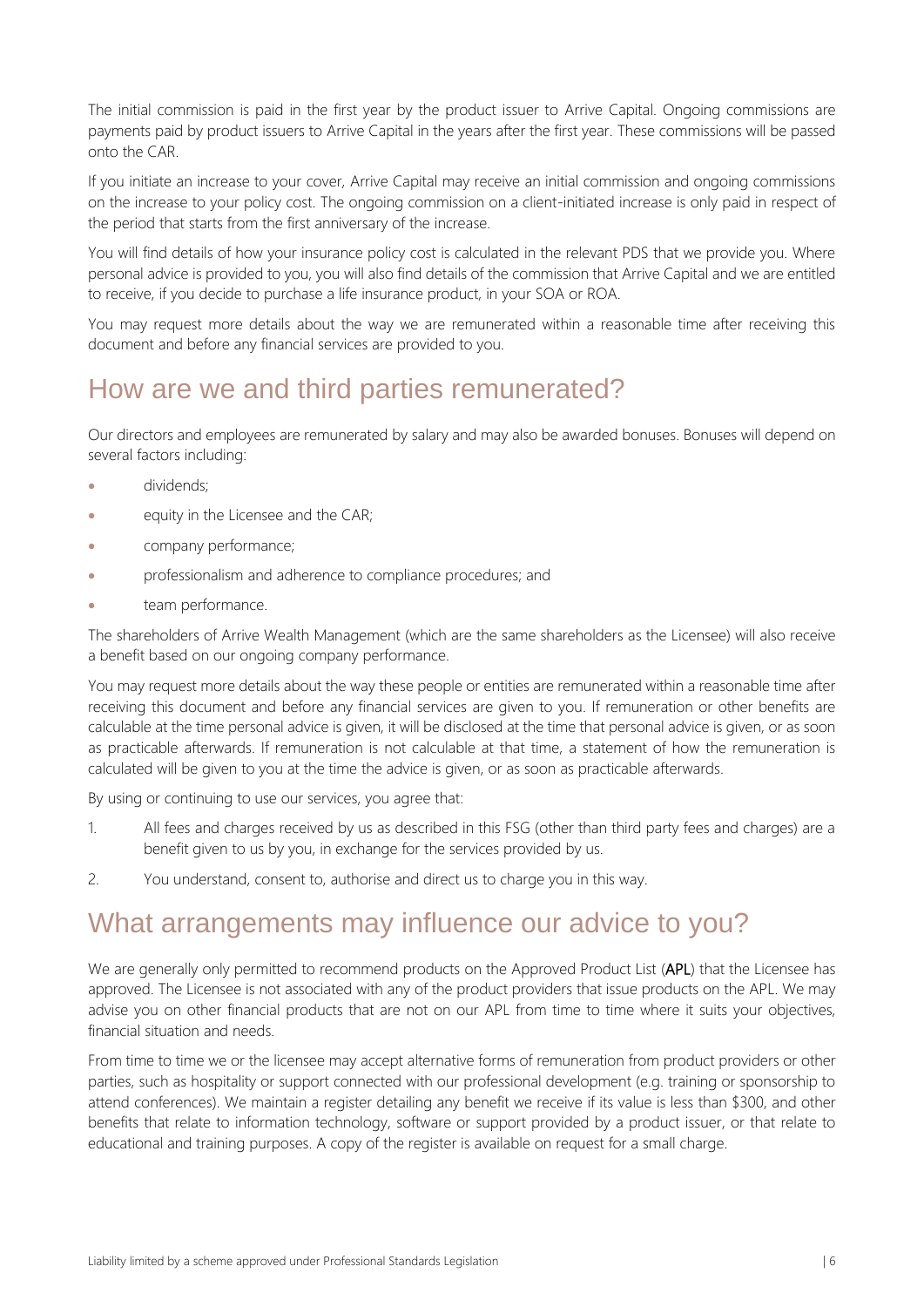# How we handle your personal information

We are committed to ensuring the confidentiality and security of your personal information. Our Privacy Collection Statement is included at the end of this document. It covers:

- the personal information that we may collect;
- how we use that personal information;
- who we may share your personal information with;
- how we manage your personal information;
- how you can access your personal information; and
- how you can make a privacy complaint.

Our full privacy policy is available on our website, [arrivewealthmanagement.com.au/privacy-policy.](https://www.arrivewealthmanagement.com.au/privacy-policy) We can also provide you with a hard copy on request.

### What should you do if you have a complaint?

If you have a complaint, you can contact us and discuss your complaint.

Please contact the Privacy Officer on [privacy@arrivewealthmanagement.com.au](mailto:privacy@arrivewealthmanagement.com.au) or contact one of the Responsible Managers of our Licensee, John Kazakoff or John Sullivan, using their contact details in this FSG. We will try and resolve your complaint quickly, fairly and within prescribed timeframes.

If the complaint cannot be resolved to your satisfaction within 30 days, you have the right to refer the matter to the Australian Financial Complaints Authority (AFCA). AFCA provides a fair and independent financial services complaint resolution that is free to consumers.

| <b>Website</b>   | www.afca.org.au                           |
|------------------|-------------------------------------------|
| <b>Email</b>     | info@afca.org.au                          |
| <b>Telephone</b> | 1800 931 678 (free call)                  |
|                  | Australian Financial Complaints Authority |
| In writing to:   | GPO Box 3                                 |
|                  | Melbourne VIC 3001                        |

### Compensation arrangements

We have arrangements in place to maintain adequate professional indemnity insurance as required by s912B of the *Corporations Act 2001* (Cth). This insurance provides cover for claims made against us and our representatives, including claims in relation to the conduct of representatives who no longer work for us but who did so at the time of the relevant conduct.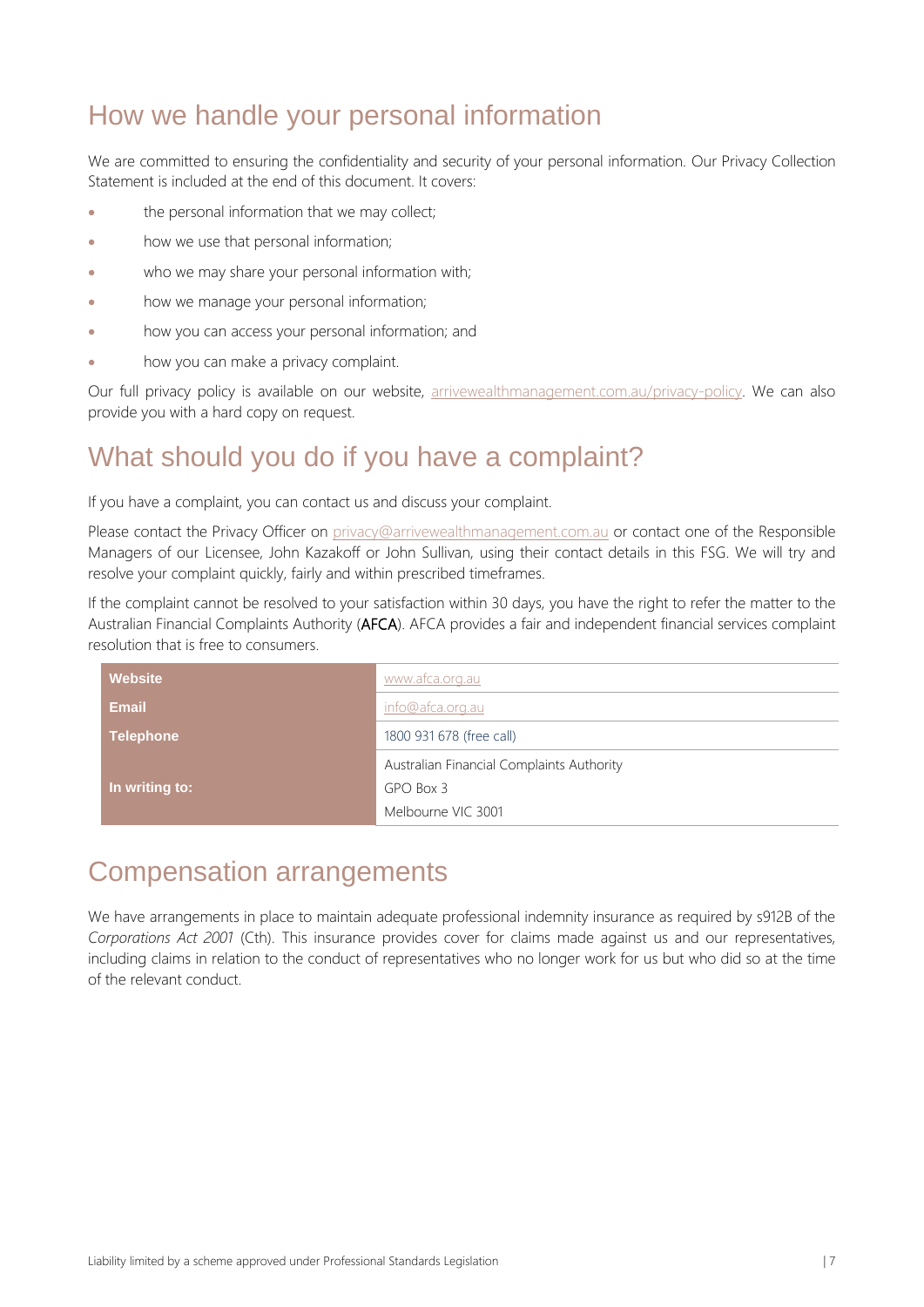# Financial Advisers



John Kazakoff

| <b>Phone</b>                                                 | 07 3001 7000                                |
|--------------------------------------------------------------|---------------------------------------------|
| <b>Email</b>                                                 | john kazakoff@arrivewealthmanagement.com.au |
| <b>Authorised Representative Number</b>                      | 247721                                      |
|                                                              |                                             |
| <b>Qualifications (Finance related)</b>                      |                                             |
| <b>Bachelor of Commerce</b>                                  |                                             |
| Graduate Diploma in Financial Planning                       |                                             |
| Graduate Diploma in Applied Finance and Investment           |                                             |
| <b>Professional memberships</b>                              |                                             |
| FPA - Financial Planning Association                         |                                             |
| CA - Chartered Accountants Australia and New Zealand         |                                             |
| Stockbrokers and Financial Advisers Association of Australia |                                             |
| The Tax Institute                                            |                                             |
| <b>Professional designations</b>                             |                                             |
| CFP - Certified Financial Planner (FPA)                      |                                             |
| CA - Chartered Accountant                                    |                                             |
| CA - Financial Planning Specialist                           |                                             |
| FTI - Fellow of the Tax Institute                            |                                             |
| LRS - Life Risk Specialist (FPA)                             |                                             |

#### The advice and services I can provide

I am authorised to provide all of the services listed in the What services and products are we authorised to provide to you section.

#### How am I paid

I receive the following from Arrive Wealth Management:

- Salary
- Bonus
- Dividends
- Equity in the CAR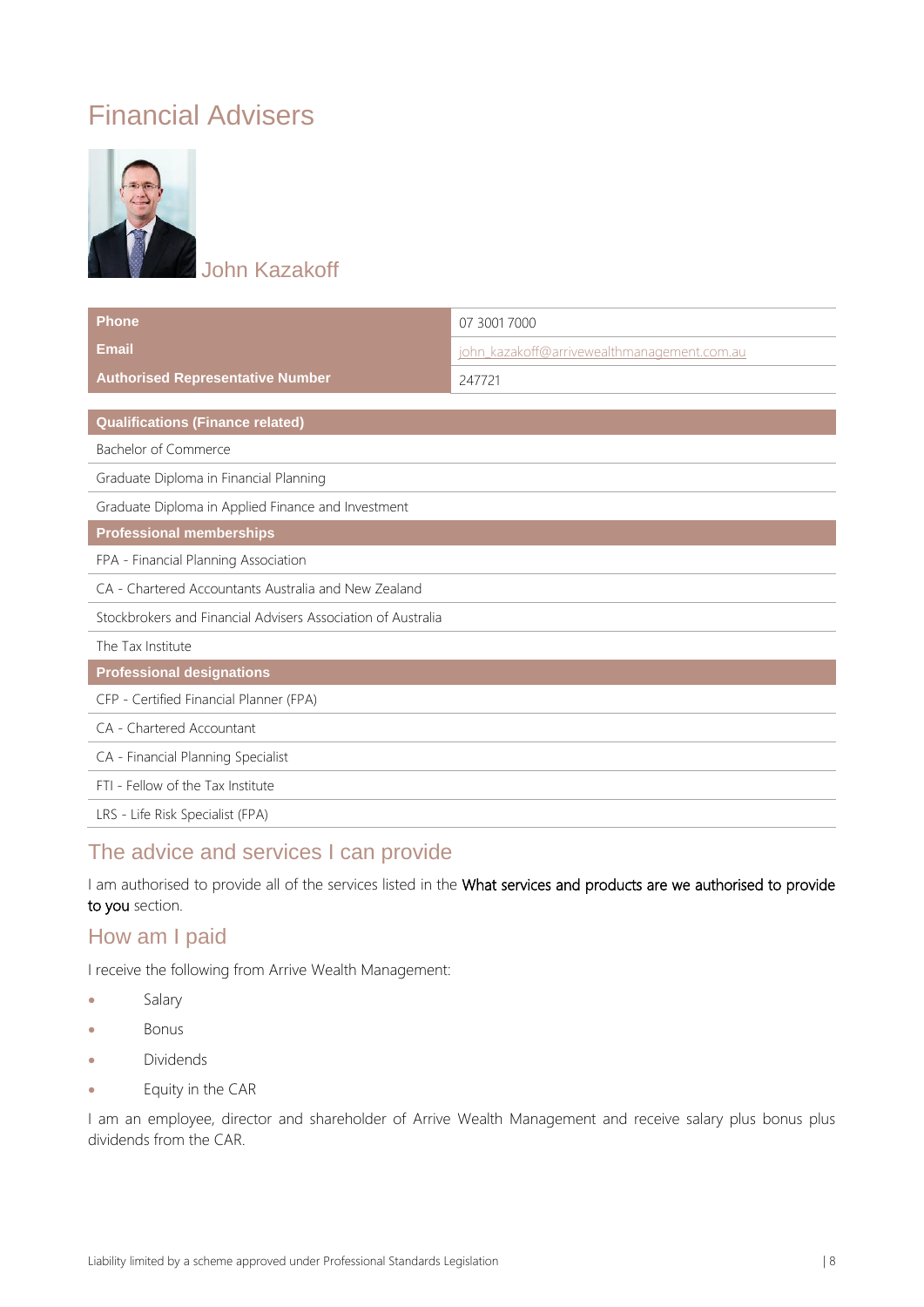

**Brett Roberts** 

| <b>Phone</b>                                                       | 07 3001 7000                                |  |
|--------------------------------------------------------------------|---------------------------------------------|--|
| <b>Email</b>                                                       | brett_roberts@arrivewealthmanagement.com.au |  |
| <b>Authorised Representative Number</b>                            | 329920                                      |  |
|                                                                    |                                             |  |
| <b>Qualifications (Finance related)</b>                            |                                             |  |
| Diploma of Financial Services (Financial Planning)                 |                                             |  |
| Bachelor of Business (Accountancy)                                 |                                             |  |
| Bachelor of Laws                                                   |                                             |  |
| Graduate Diploma (Chartered Accountants Australia and New Zealand) |                                             |  |
| Professional Diploma in Stockbroking                               |                                             |  |
| <b>Professional memberships</b>                                    |                                             |  |
| CA - Chartered Accountants Australia and New Zealand               |                                             |  |
| Stockbrokers and Financial Advisers Association of Australia       |                                             |  |
| <b>Professional designations</b>                                   |                                             |  |
| CA - Chartered Accountant                                          |                                             |  |
| CA - Financial Planning Specialist                                 |                                             |  |

### The advice and services I can provide

I am authorised to provide all of the services listed in the What services and products are we authorised to provide to you section.

#### How am I paid

I receive the following from Arrive Wealth Management:

- Salary
- Bonus
- Dividends
- Equity in the CAR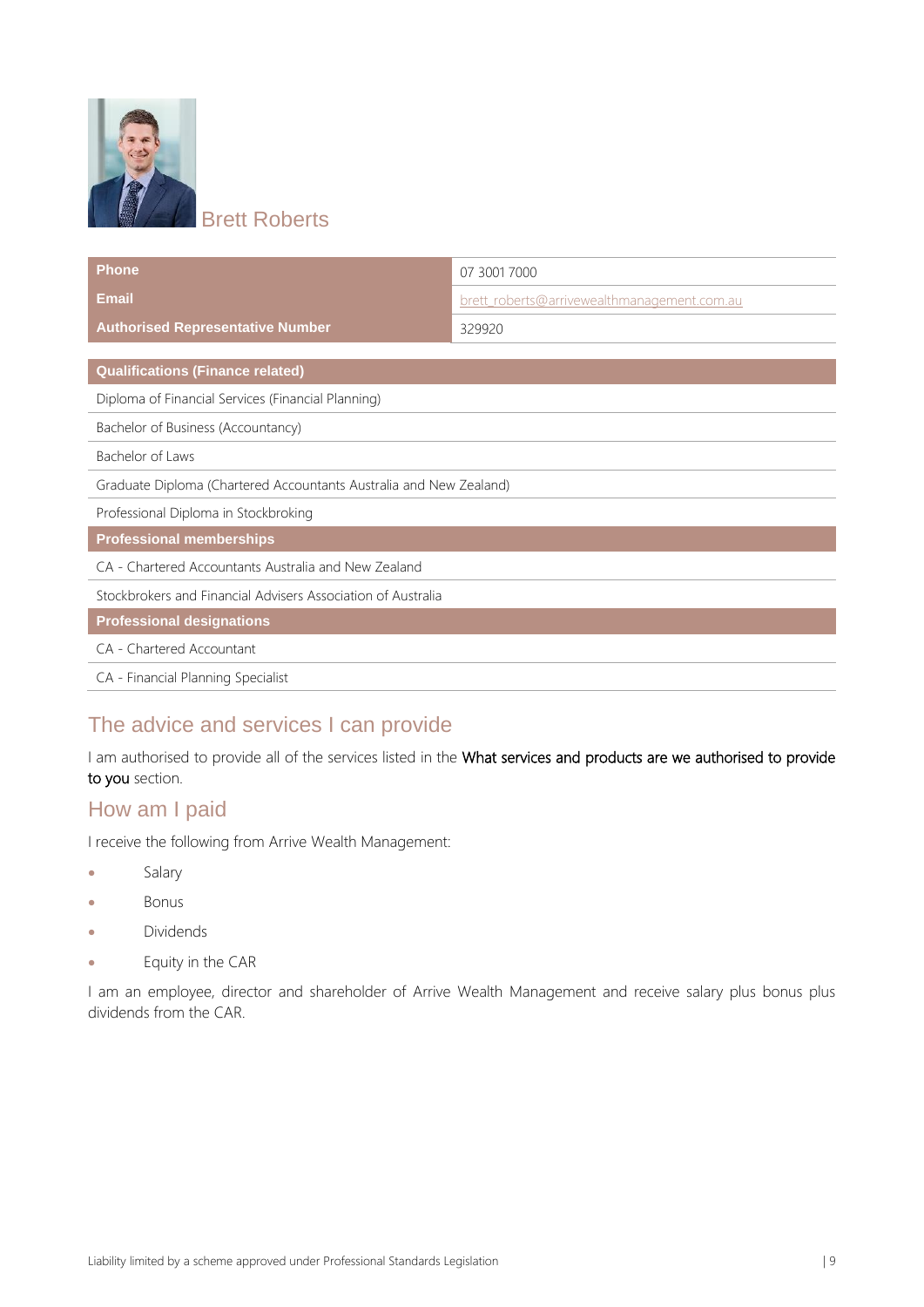

### John Sullivan

| Phone                                                        | 07 3001 7000                                |
|--------------------------------------------------------------|---------------------------------------------|
| <b>Email</b>                                                 | john sullivan@arrivewealthmanagement.com.au |
| <b>Authorised Representative Number</b>                      | 287768                                      |
| <b>Qualifications (Finance related)</b>                      |                                             |
|                                                              |                                             |
| Diploma of Financial Services (Financial Planning)           |                                             |
| Bachelor of Business (Accountancy)                           |                                             |
| Professional Diploma in Stockbroking                         |                                             |
| <b>Professional memberships</b>                              |                                             |
| FPA - Financial Planning Association                         |                                             |
| <b>SMSF Association</b>                                      |                                             |
| CA - Chartered Accountants Australia and New Zealand         |                                             |
| STEP - Society of Trust and Estate Practitioners             |                                             |
| Stockbrokers and Financial Advisers Association of Australia |                                             |
| <b>Professional designations</b>                             |                                             |
| Financial Planner AFP (FPA)                                  |                                             |
| SSA - SMSF Specialist Accreditation                          |                                             |
| CA - Chartered Accountant                                    |                                             |
| CA - Financial Planning Specialist                           |                                             |
| TEP - Registered Trust and Estate Practitioner               |                                             |

#### The advice and services I can provide

I am authorised to provide all of the services listed in the What services and products are we authorised to provide to you section.

#### How am I paid

I receive the following from Arrive Wealth Management:

- Salary
- Bonus
- Dividends
- Equity in the CAR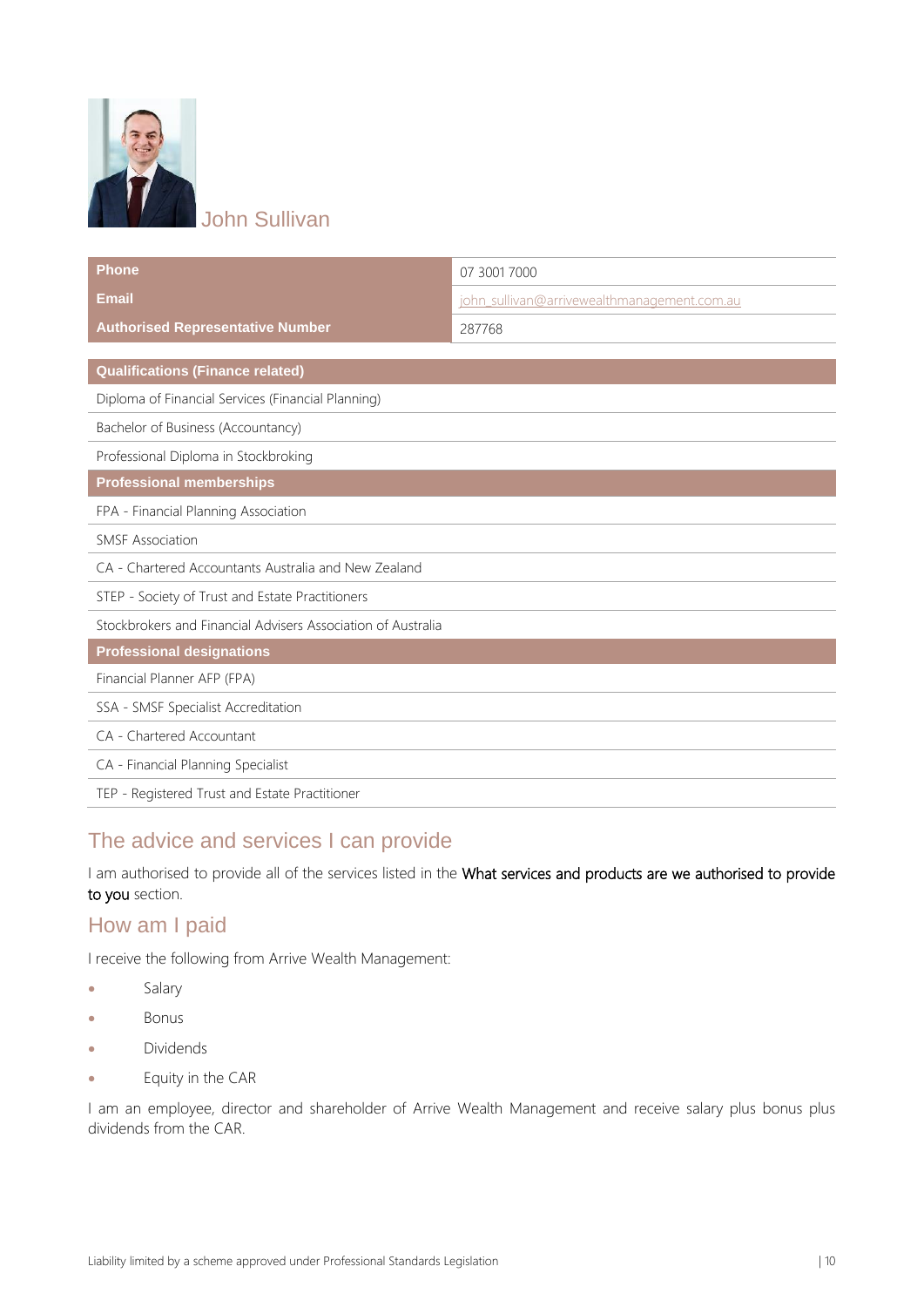

**Phone** 07 3001 7000 **Email Email intervention of the community of the community of the community of the community of the community of the community of the community of the community of the community of the community of the community of th Authorised Representative Number 1999 120 130 1461502 Qualifications (Finance related)** Diploma of Financial Planning Bachelor of Business Graduate Diploma (Chartered Accountants Australia and New Zealand) Master of Applied Tax Professional Diploma in Stockbroking **Professional memberships** CA - Chartered Accountants Australia and New Zealand Stockbrokers and Financial Advisers Association of Australia The Tax Institute **Professional designations** CA - Chartered Accountant CA - Financial Planning Specialist CTA - Chartered Tax Adviser

### The advice and services I can provide

I am authorised to provide all of the services listed in the What services and products are we authorised to provide to you section.

#### How am I paid

I receive the following from Arrive Wealth Management:

- **Salary**
- Bonus
- Dividends
- Equity in the CAR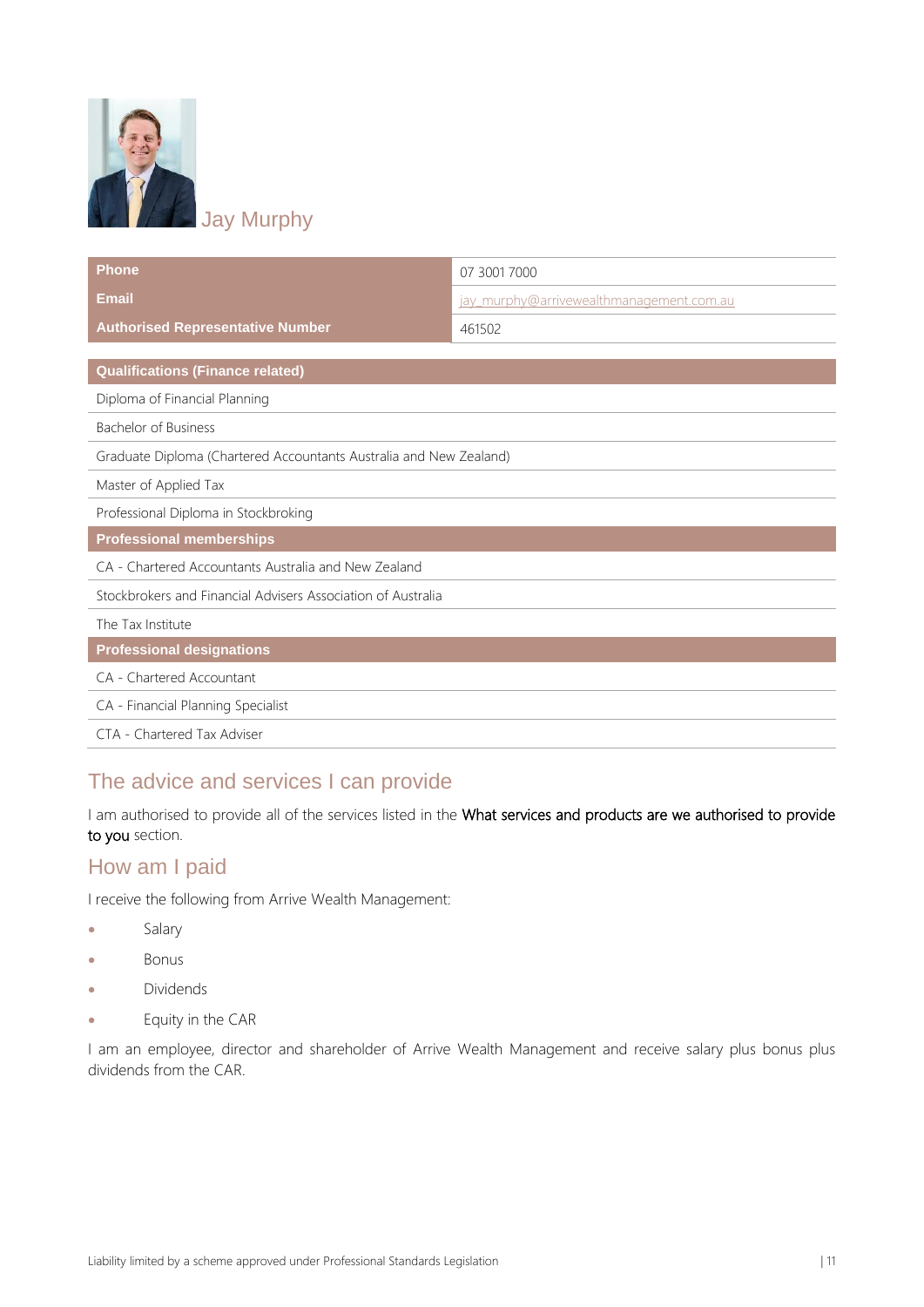

Jill James

| <b>Phone</b>                            | 07 3001 7000                             |
|-----------------------------------------|------------------------------------------|
| <b>Email</b>                            | jill james@arrivewealthmanagement.com.au |
| <b>Authorised Representative Number</b> | 1269573                                  |
| <b>Qualifications (Finance related)</b> |                                          |
| Diploma of Financial Planning           |                                          |
| Advanced Diploma of Financial Planning  |                                          |
| Bachelor of Business                    |                                          |
| <b>Professional memberships</b>         |                                          |
| CPA - CPA Australia                     |                                          |
| <b>Professional designations</b>        |                                          |
| CPA - Certified Practising Accountant   |                                          |

### The advice and services I can provide

I am authorised to provide the services listed in the What services and products are we authorised to provide to you section of this guide, except for the following:

• standard margin lending facility.

Should you require advice and services that extend beyond my authority I can refer you to a suitably qualified professional.

#### How am I paid

I receive the following from Arrive Wealth Management:

- Salary
- Bonus

I am an employee of Arrive Wealth Management and receive salary plus bonus from the CAR.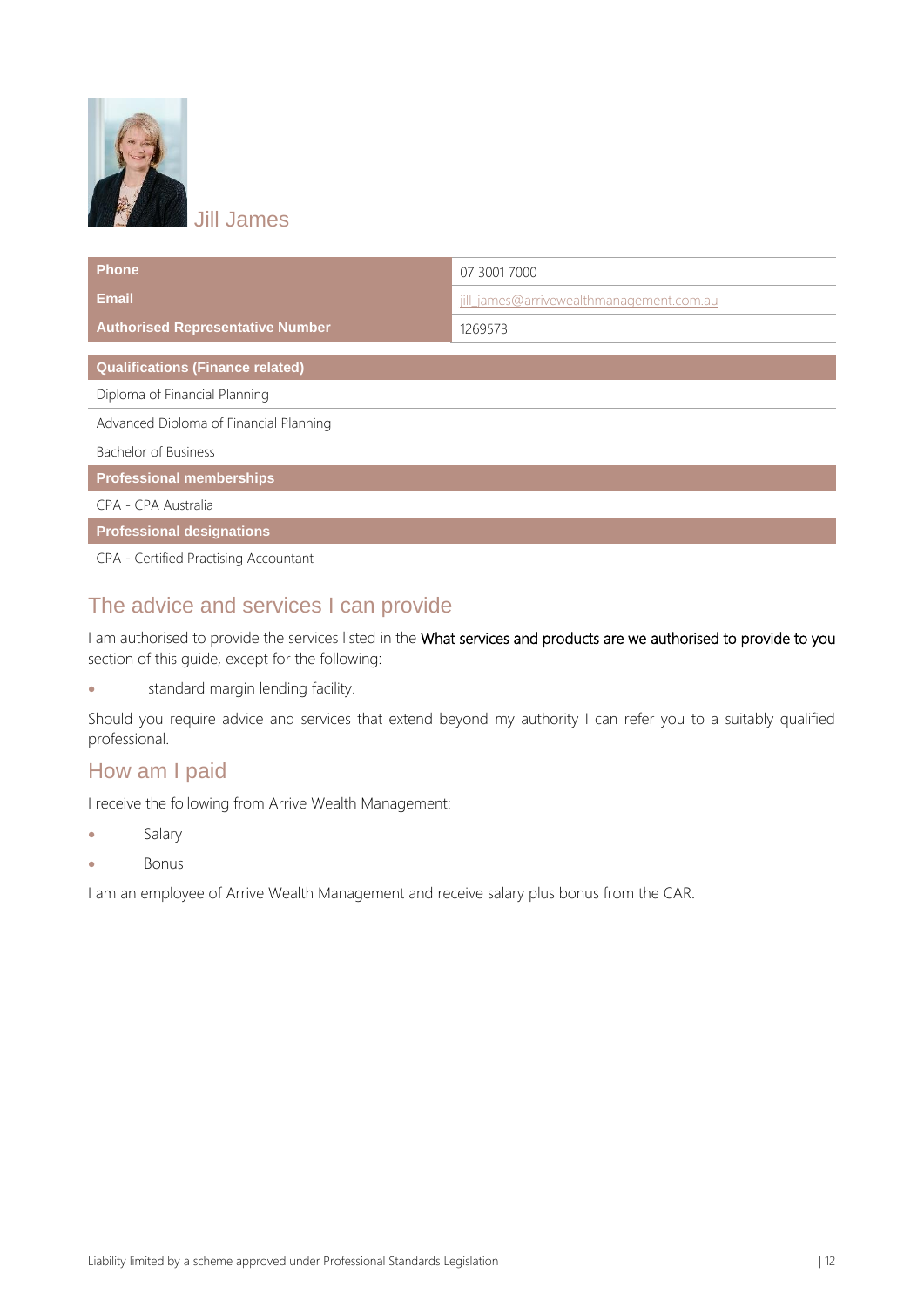# Schedule of fees

These prices should be used as a guide only. We will discuss your individual needs and agree our fees with you.

#### Initial or ad hoc advice fees

These are fees paid when you have agreed to receive our advice:

| Initial or ad hoc advice | Fee amount                                       |
|--------------------------|--------------------------------------------------|
| Statement of advice fees | \$2,750.00 - \$8,250.00<br>* Standard \$4,950.00 |

The actual agreed fees will depend on factors such as the complexity of your circumstances and goals and the scope of the advice.

#### Ongoing advice and service fees

We provide ongoing services for clients with existing ongoing fee arrangements to help you stay on track to meet your goals. Our ongoing fees vary depending on the scope and complexity of services provided. The cost of these services are as follows:

| <b>Ongoing advice and service</b> | <b>Fee amount</b>       |                   |  |
|-----------------------------------|-------------------------|-------------------|--|
| Minimum annual retainer           | \$8,250.00              |                   |  |
| Ongoing portfolio management fees | 1.21%                   |                   |  |
|                                   | Director:               | \$539.00 per hour |  |
|                                   | Financial Adviser:      | \$385.00 per hour |  |
| Hourly charges                    | Paraplanner:            | \$275.00 per hour |  |
|                                   | Client Service Support: | \$165.00 per hour |  |
|                                   | Administration:         | \$99.00 per hour  |  |

The amount of fees will depend on the service offering and these will be provided in a separate advice or services agreement.

#### Annual advice and service fees

We also offer services for the below costs for a fixed period of 12 months. The cost of those services are as follows:

| Annual advice and service | <b>Fee amount</b> |
|---------------------------|-------------------|
| Minimum fixed fee         | \$8,250.00        |
| Percentage based fee      | 1.21%             |

The amount of fees will depend on the service offering and these will be provided in a separate advice or services agreement.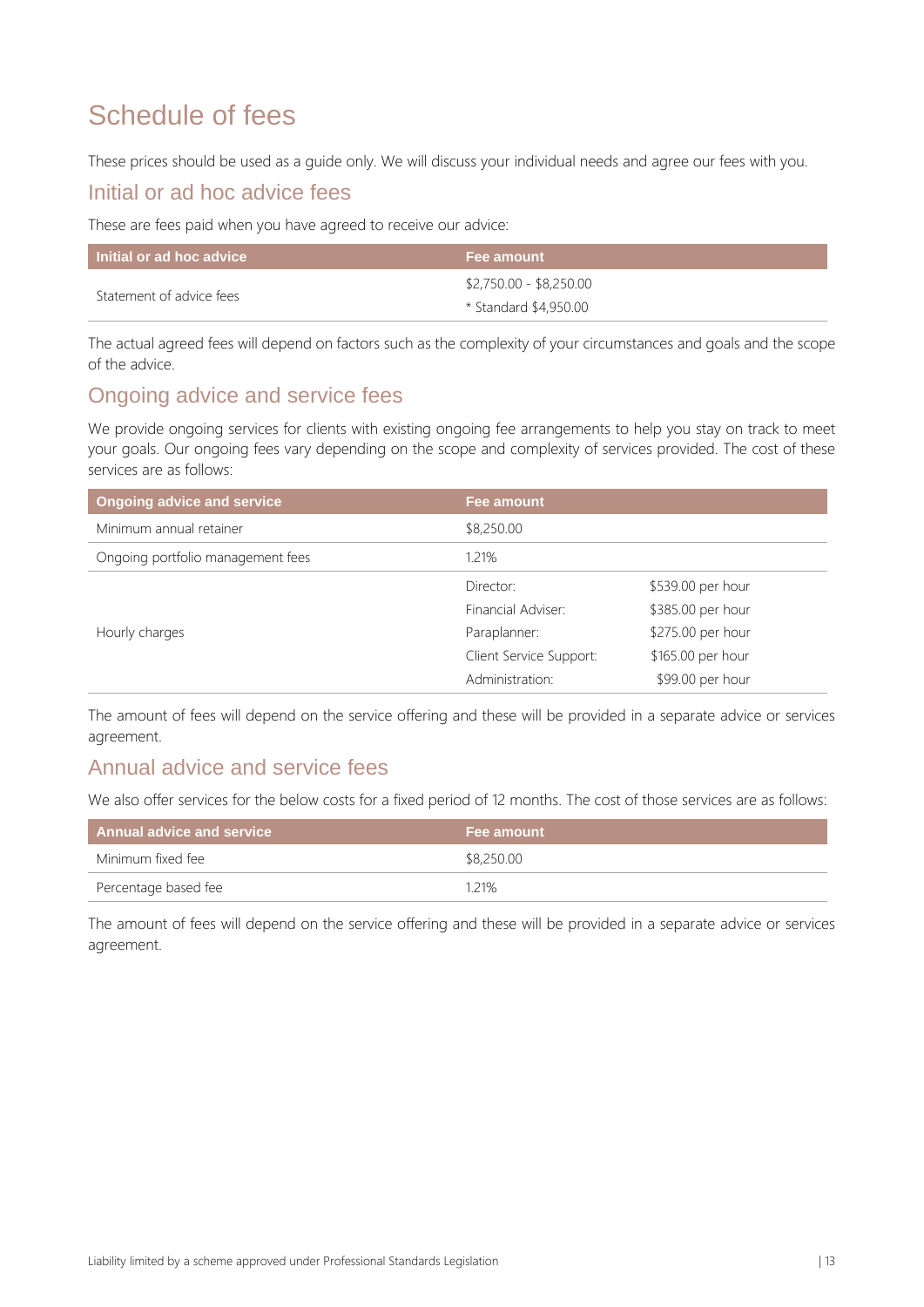### **Commissions**

We do not receive commissions on investments through new superannuation, managed funds or retirement products.

Any commission amounts will be disclosed to you when providing our advice. The following table is a guide of commissions we may receive.

| <b>Product type</b>                                        | Initial commission                                                                                                                                                                                                                                                                                                                                 | <b>Ongoing commission</b>                                     | <b>Example</b>                                                                                                                                                                                                                            |
|------------------------------------------------------------|----------------------------------------------------------------------------------------------------------------------------------------------------------------------------------------------------------------------------------------------------------------------------------------------------------------------------------------------------|---------------------------------------------------------------|-------------------------------------------------------------------------------------------------------------------------------------------------------------------------------------------------------------------------------------------|
| Insurance (including those)<br>held within superannuation) | Up to 66% of the first year's<br>premium for new policies<br>implemented from 1 January<br>2020.<br>We may receive up to 77%<br>of the first year's premium<br>for new policies implemented<br>between 1 January 2019 and<br>31 December 2019.<br>We may receive commissions<br>on increases or additions to<br>existing policies of up to<br>88%. | Up to 22% of the insurance<br>premium each following<br>year. | On insurance policies<br>implemented from 1 January<br>2020, if your insurance<br>premium was \$1,000, we<br>would receive an initial<br>commission of up to \$660.<br>We would receive an<br>ongoing commission of up<br>to \$220.00 pa. |

All fees and charges include GST.

If an agreed advice fee is charged then we may rebate all or some of the commission.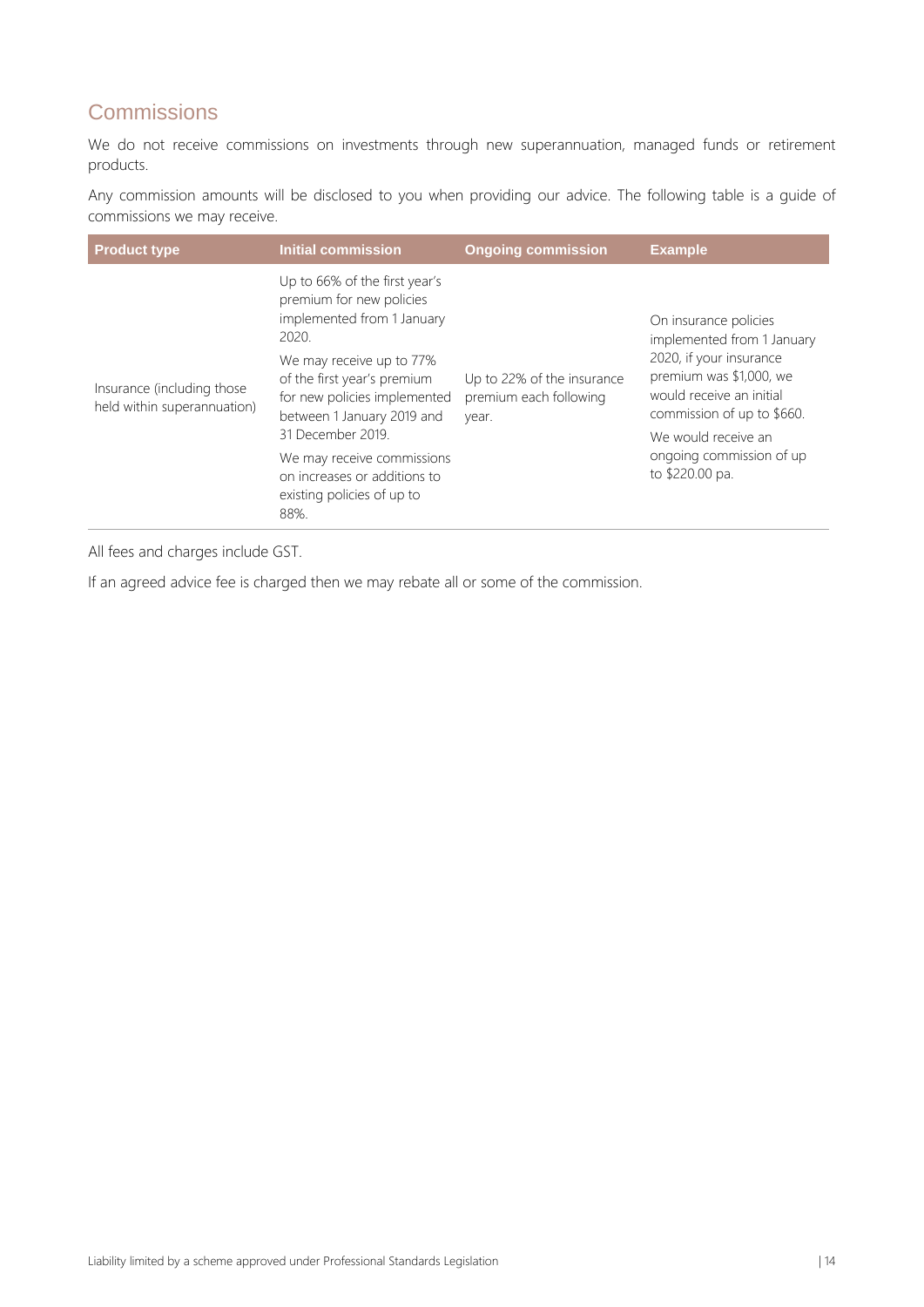# Privacy Collection Statement

#### Types of personal information we collect and why

We are committed to ensuring the confidentiality and security of your personal information. The personal information we collect may include information relating to a person's name, age, date of birth, address, occupation, employment history, financial information including bank account details, health information and identification document information. If you do not provide some or all of the personal information requested by us, we may be unable to provide you with our products or services.

#### How we collect personal information

Generally, we collect your personal information from you directly (for example, when we deal with you in person or over the phone, during the onboarding process when you become a client, when you send us correspondence (including via email), when you complete a questionnaire, form or survey, or when you subscribe to our publications).

Sometimes it may be necessary for us to collect your personal information from a third party. For example, we may collect your personal information from your personal representative or a publicly available record, amongst other sources. We may also collect personal information about you from your use of our websites and information you provide to us through contact mailboxes or during the onboarding process.

We may also obtain credit information about you from credit providers and credit reporting bodies on your behalf if necessary for us to provide our services to you.

#### Disclosure of your personal information

In order to undertake the management and administration of our financial services business, it may be necessary for us to disclose your personal information to certain third parties.

The types of organisations that we may need to disclose your personal information to include:

- service providers and specialist advisers we engage to provide us with services such as administrative, audit, financial, insurance or research services;
- an agent, contractor or service provider we engage to carry out our functions and activities, such as our lawyers, accountants, or other advisers;
- insurers;
- third party product issuers and licensed custodians;
- organisations involved in a transfer or sale of all or part of our assets or business;
- organisations and financial institutions involved in managing payments, such as banks;
- regulatory bodies, government agencies, law enforcement bodies and courts;
- financial product issuers; and
- anyone else to whom you authorise us to disclose it or is required by law.

We will only disclose your personal information to such third parties to enable them to undertake specified business activities relevant to our financial services business.

#### Sending your personal information overseas

It is unlikely that we will disclose personal information to recipients that are located outside Australia. However, if we do, any such disclosure of personal information to overseas recipients will be in accordance with the Arrive Privacy Policy (Privacy Policy).